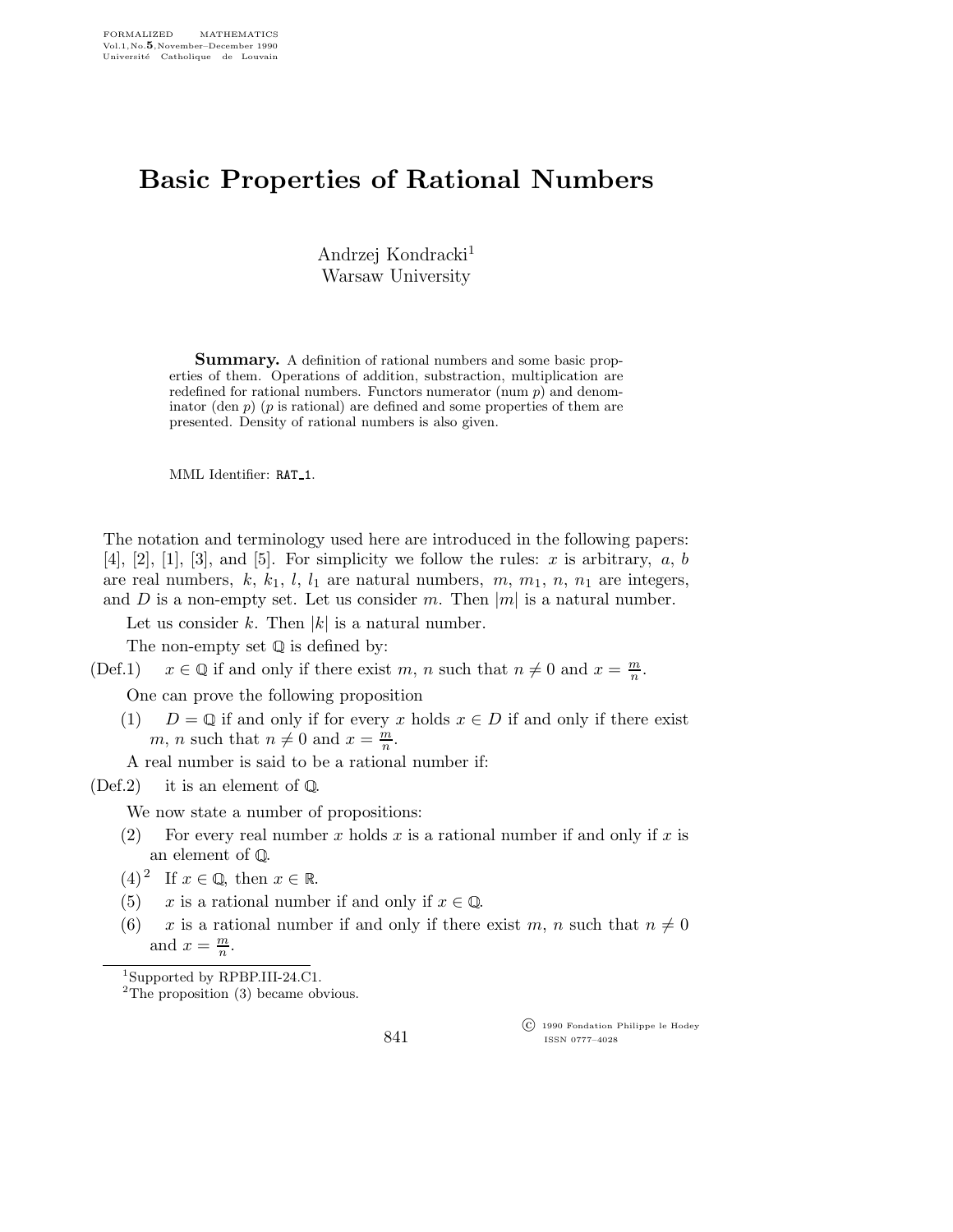- (7) For every integer x holds x is a rational number.
- (8) For every natural number x holds x is a rational number.
- (9) 1 is a rational number and 0 is a rational number.
- $(10)$   $\mathbb{Q} \subseteq \mathbb{R}$ .
- $(11)$   $\mathbb{Z} \subset \mathbb{Q}$ .
- $(12) \quad N \subseteq \mathbb{Q}$ .

In the sequel  $p, q$  denote rational numbers. Next we state three propositions:

- (13) If  $x = \frac{k}{l}$  $\frac{k}{l}$  and  $l \neq 0$ , then x is a rational number.
- (14) If  $x = \frac{m}{k}$  $\frac{m}{k}$  and  $k \neq 0$ , then x is a rational number.
- (15) If  $x = \frac{k}{m}$  and  $m \neq 0$ , then x is a rational number.

Let us consider p, q. Then  $p \cdot q$  is a rational number. Then  $p + q$  is a rational number. Then  $p - q$  is a rational number.

Let us consider p, m. Then  $p + m$  is a rational number. Then  $p - m$  is a rational number. Then  $p \cdot m$  is a rational number.

Let us consider m, p. Then  $m + p$  is a rational number. Then  $m - p$  is a rational number. Then  $m \cdot p$  is a rational number.

Let us consider p, k. Then  $p+k$  is a rational number. Then  $p-k$  is a rational number. Then  $p \cdot k$  is a rational number.

Let us consider k, p. Then  $k+p$  is a rational number. Then  $k-p$  is a rational number. Then  $k \cdot p$  is a rational number.

Let us consider p. Then  $-p$  is a rational number. Then |p| is a rational number.

One can prove the following propositions:

- (16) For all p, q such that  $q \neq 0$  holds  $\frac{p}{q}$  is a rational number.
- (17) If  $k \neq 0$ , then  $\frac{p}{k}$  is a rational number.
- (18) If  $m \neq 0$ , then  $\frac{p}{m}$  is a rational number.
- (19) If  $p \neq 0$ , then  $\frac{k}{p}$  is a rational number and  $\frac{m}{p}$  is a rational number.
- (20) For every p such that  $p \neq 0$  holds  $\frac{1}{p}$  is a rational number.
- (21) For every p such that  $p \neq 0$  holds  $p^{-1}$  is a rational number.
- (22) For all a, b such that  $a < b$  there exists p such that  $a < p$  and  $p < b$ .
- (23)  $a < b$  if and only if there exists p such that  $a < p$  and  $p < b$ .
- (24) For every p there exist m, k such that  $k \neq 0$  and  $p = \frac{m}{k}$  $\frac{m}{k}$  .
- (25) For every p there exist m, k such that  $k \neq 0$  and  $p = \frac{m}{k}$  $\frac{m}{k}$  and for all  $n, l$ such that  $l \neq 0$  and  $p = \frac{n}{l}$  $\frac{n}{l}$  holds  $k \leq l$ .

Let us consider  $p$ . The functor den  $p$  yielding a natural number is defined by:

(Def.3) den  $p \neq 0$  and there exists m such that  $p = \frac{m}{\text{den }p}$  and for all n, k such that  $k \neq 0$  and  $p = \frac{n}{k}$  $\frac{n}{k}$  holds den  $p \leq k$ .

We now state the proposition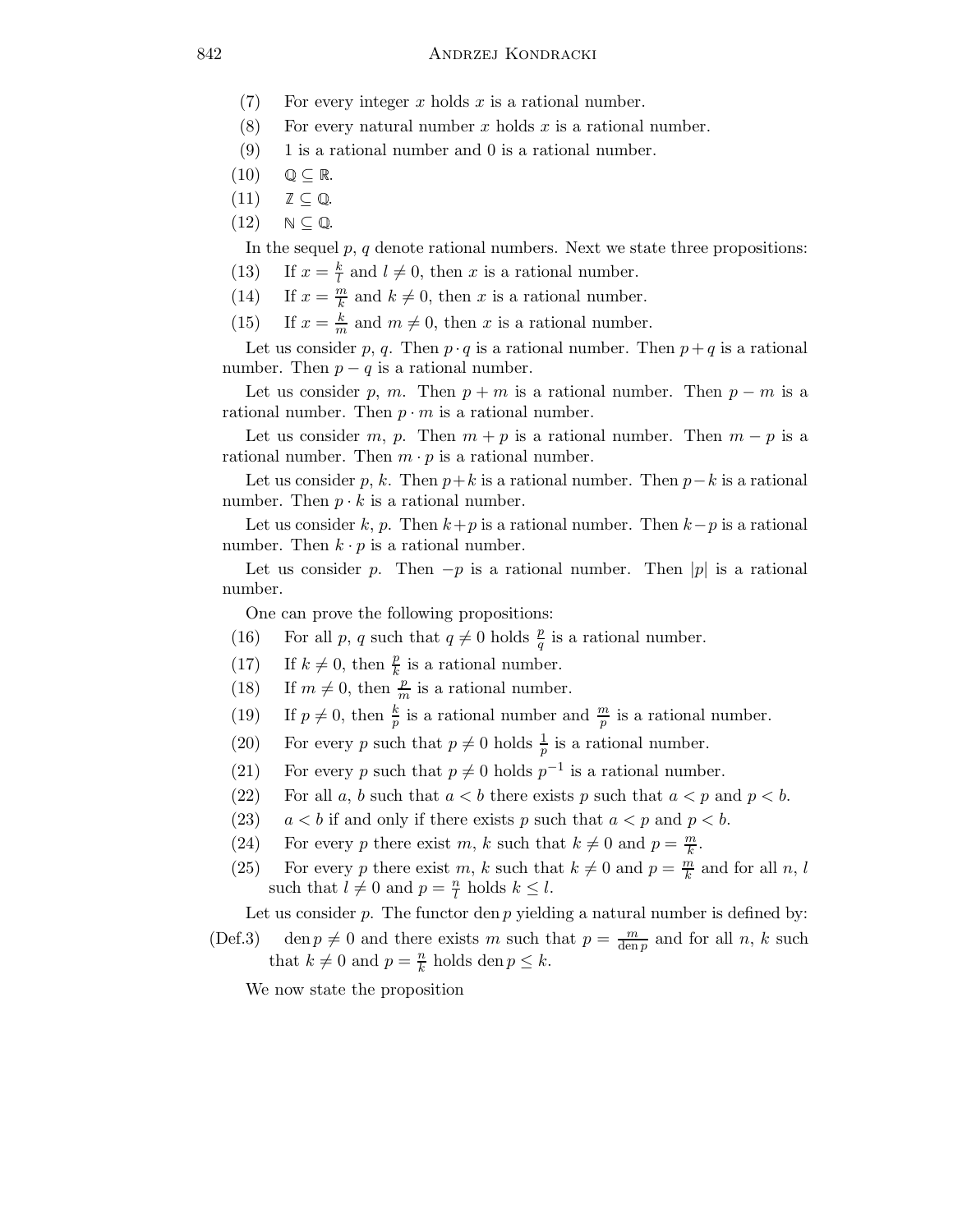(26) den  $p \neq 0$  and there exists m such that  $p = \frac{m}{\text{den }p}$  and for all n, k such that  $k \neq 0$  and  $p = \frac{n}{k}$  holds den  $p \leq k$ .

Let us consider  $p$ . The functor num  $p$  yields an integer and is defined by:

$$
(\text{Def.4}) \quad \text{num } p = \text{den } p \cdot p.
$$

One can prove the following propositions:

- $(27)$  0 < den p.
- $(28)$  0  $\neq$  den p.
- (29)  $1 < \text{den } p$ .
- (30)  $0 < \text{den } p^{-1}$ .
- (31)  $0 \leq \text{den } p$ .
- (32)  $0 \leq \text{den } p^{-1}$ .
- (33)  $0 \neq \text{den } p^{-1}$ .
- (34)  $1 \ge \text{den } p^{-1}$ .
- (35) num  $p = \text{den } p \cdot p$  and num  $p = p \cdot \text{den } p$ .
- (36) num  $p = 0$  if and only if  $p = 0$ .
- $(37)$ num p  $\frac{\text{num } p}{\text{den } p}$  and  $p = \text{num } p \cdot \text{den } p^{-1}$  and  $p = \text{den } p^{-1} \cdot \text{num } p$ .
- (38) If  $p \neq 0$ , then den  $p = \frac{\text{num } p}{n}$  $\frac{\mathrm{m}\,p}{p}$ .
- (39) If  $p = \frac{m}{k}$  $\frac{m}{k}$  and  $k \neq 0$ , then den  $p \leq k$ .
- (40) If p is an integer, then den  $p = 1$  and num  $p = p$ .
- (41) If num  $p = p$  or den  $p = 1$ , then p is an integer.
- (42) num  $p = p$  if and only if den  $p = 1$ .
- (43) If p is a natural number, then den  $p = 1$  and num  $p = p$ .
- (44) If num  $p = p$  or den  $p = 1$  but  $0 \leq p$ , then p is a natural number.
- (45)  $1 < \text{den } p$  if and only if p is not an integer.
- (46)  $1 > \text{den } p^{-1}$  if and only if p is not an integer.
- (47) num  $p = \text{den } p$  if and only if  $p = 1$ .
- (48) num  $p = -$  den p if and only if  $p = -1$ .
- (49) num  $p = \text{den } p$  if and only if  $p = -1$ .
- (50) Suppose  $m \neq 0$ . Then  $p = \frac{\text{num } p \cdot m}{\text{den } n \cdot m}$  $\frac{\text{num } p \cdot m}{\text{den } p \cdot m}$  and  $p = \frac{m \cdot \text{num } p}{\text{den } p \cdot m}$  $\frac{m \cdot \text{num } p}{\text{den } p \cdot m}$  and  $p = \frac{m \cdot \text{num } p}{m \cdot \text{den } p}$  $m \cdot \text{den } p$ and  $p = \frac{\text{num } p \cdot m}{m \cdot \text{den } n}$  $\overline{m \cdot \text{den } p}$ .
- (51) Suppose  $k \neq 0$ . Then  $p = \frac{\text{num } p \cdot k}{\text{den } n \cdot k}$  $\frac{\text{num } p \cdot k}{\text{den } p \cdot k}$  and  $p = \frac{k \cdot \text{num } p}{\text{den } p \cdot k}$  $\frac{k \cdot \text{num } p}{\text{den } p \cdot k}$  and  $p = \frac{k \cdot \text{num } p}{k \cdot \text{den } p}$  $\frac{k \cdot \text{num } p}{k \cdot \text{den } p}$  and  $p = \frac{\min p \cdot k}{k \cdot \dim n}$  $k \cdot \text{den } p$ .
- (52) Suppose  $p = \frac{m}{n}$  $\frac{m}{n}$  and  $n \neq 0$  and  $m_1 \neq 0$ . Then  $p = \frac{m \cdot m_1}{n \cdot m_1}$  $\frac{m \cdot m_1}{n \cdot m_1}$  and  $p = \frac{m_1 \cdot m_1}{n \cdot m_1}$  $n·m_1$ and  $p = \frac{m_1 \cdot m}{m_1 \cdot n}$  $\frac{m_1 \cdot m}{m_1 \cdot n}$  and  $p = \frac{m \cdot m_1}{m_1 \cdot n}$  $\frac{m\cdot m_1}{m_1\cdot n}.$
- (53) Suppose  $p = \frac{m}{l}$  $\frac{n}{l}$  and  $l \neq 0$  and  $m_1 \neq 0$ . Then  $p = \frac{m \cdot m_1}{l \cdot m_1}$  $\frac{n \cdot m_1}{l \cdot m_1}$  and  $p = \frac{m_1 \cdot m_1}{l \cdot m_1}$  $\overline{l \cdot m_1}$ and  $p = \frac{m_1 \cdot m}{m_1 \cdot l}$  $\frac{n_1 \cdot m}{m_1 \cdot l}$  and  $p = \frac{m \cdot m_1}{m_1 \cdot l}$  $\frac{n \cdot m_1}{m_1 \cdot l}$ .
- $(54)$  Suppose  $p = \frac{l}{n}$  $\frac{l}{n}$  and  $n \neq 0$  and  $m_1 \neq 0$ . Then  $p = \frac{l \cdot m_1}{n \cdot m_1}$  $\frac{l \cdot m_1}{n \cdot m_1}$  and  $p = \frac{m_1 \cdot l}{n \cdot m_1}$  $n·m_1$ and  $p = \frac{m_1 \cdot l}{m_1 \cdot n}$  $\frac{m_1 \cdot l}{m_1 \cdot n}$  and  $p = \frac{l \cdot m_1}{m_1 \cdot n}$  $\frac{l \cdot m_1}{m_1 \cdot n}$ .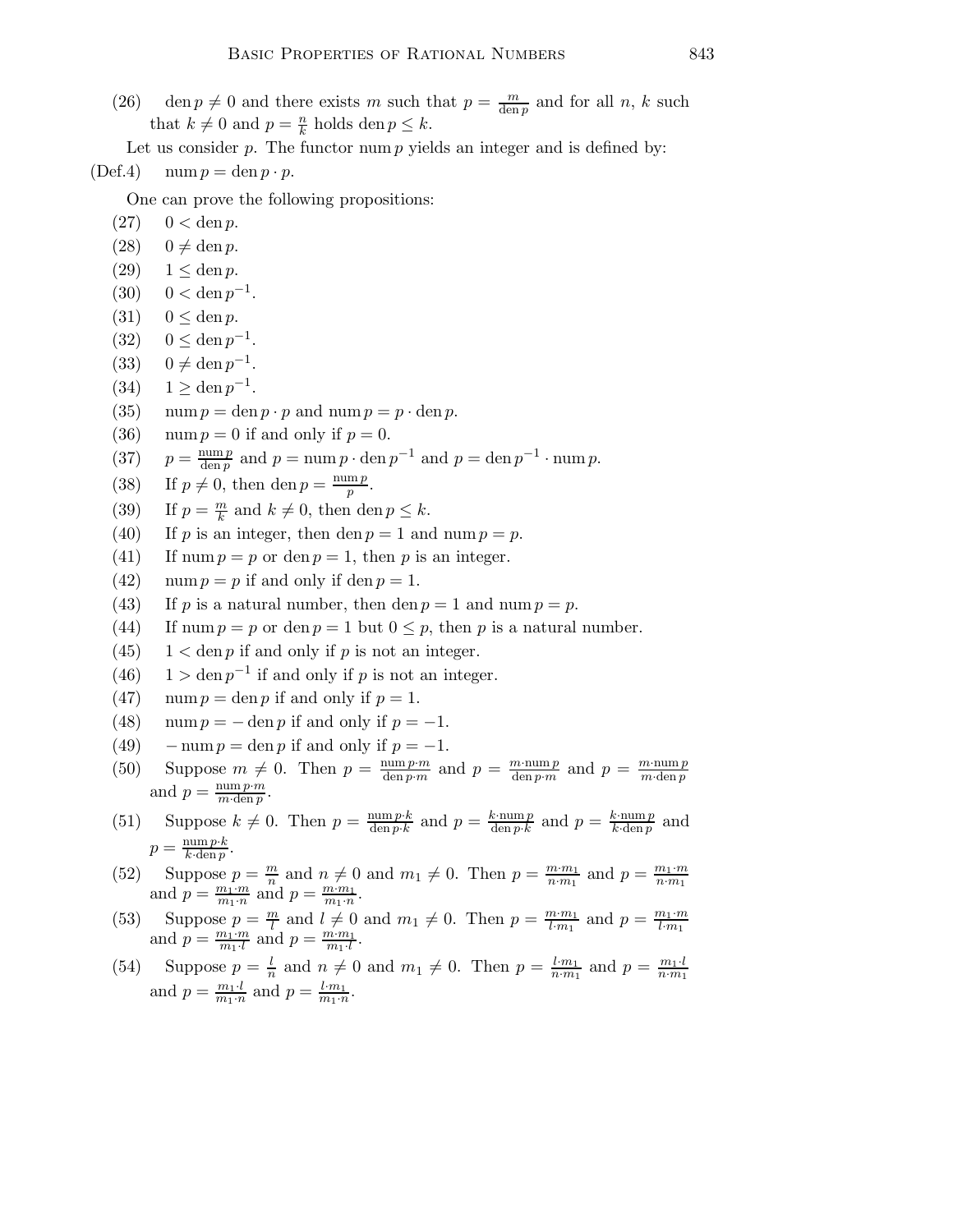## 844 ANDRZEJ KONDRACKI

- (55) Suppose  $p = \frac{l}{l_1}$  and  $l_1 \neq 0$  and  $m_1 \neq 0$ . Then  $p = \frac{l \cdot m_1}{l_1 \cdot m_1}$  $\frac{l \cdot m_1}{l_1 \cdot m_1}$  and  $p = \frac{m_1 \cdot l}{l_1 \cdot m_1}$  $l_1 \cdot m_1$ and  $p = \frac{m_1 \cdot l}{m_1 \cdot l_2}$  $\frac{m_1 \cdot l}{m_1 \cdot l_1}$  and  $p = \frac{l \cdot m_1}{m_1 \cdot l_1}$  $\frac{l \cdot m_1}{m_1 \cdot l_1}$ .
- (56) Suppose  $p = \frac{m}{n}$  $\frac{m}{n}$  and  $n \neq 0$  and  $k \neq 0$ . Then  $p = \frac{m \cdot k}{n \cdot k}$  $\frac{m \cdot k}{n \cdot k}$  and  $p = \frac{k \cdot m}{n \cdot k}$  $\frac{k \cdot m}{n \cdot k}$  and  $p = \frac{k \cdot m}{k \cdot n}$  $\frac{k \cdot m}{k \cdot n}$  and  $p = \frac{n \cdot k}{k \cdot n}$  $\frac{m \cdot \kappa}{k \cdot n}.$
- (57) Suppose  $p = \frac{m}{l}$  and  $l \neq 0$  and  $k \neq 0$ . Then  $p = \frac{m \cdot k}{l \cdot k}$  and  $p = \frac{k \cdot m}{l \cdot k}$  and  $p = \frac{k \cdot m}{k \cdot l}$  $\frac{k \cdot m}{k \cdot l}$  and  $p = \frac{m \cdot k}{k \cdot l}$  $\frac{n \cdot k}{k \cdot l}$ .
- (58) Suppose  $p = \frac{l}{n}$  $\frac{l}{n}$  and  $n \neq 0$  and  $k \neq 0$ . Then  $p = \frac{l \cdot k}{n \cdot k}$  $\frac{l \cdot k}{n \cdot k}$  and  $p = \frac{k \cdot l}{n \cdot k}$  $\frac{k \cdot l}{n \cdot k}$  and  $p = \frac{k \cdot l}{k \cdot n}$  $\frac{k \cdot l}{k \cdot n}$  and  $p = \frac{l \cdot k}{k \cdot n}$  $\frac{l \cdot \kappa}{k \cdot n}$ .
- (59) Suppose  $p = \frac{l}{l_1}$  $\frac{l}{l_1}$  and  $l_1 \neq 0$  and  $k \neq 0$ . Then  $p = \frac{l \cdot k}{l_1 \cdot k}$  $\frac{l \cdot k}{l_1 \cdot k}$  and  $p = \frac{k \cdot l}{l_1 \cdot k}$  $\frac{k \cdot l}{l_1 \cdot k}$  and  $p = \frac{k \cdot l}{k \cdot l}$  $\frac{k\cdot l}{k\cdot l_1}$  and  $p=\frac{l\cdot k}{k\cdot l_1}$  $\frac{l \cdot k}{k \cdot l_1}$ .
- (60) If  $k \neq 0$  and  $p = \frac{m}{k}$  $\frac{m}{k}$ , then there exists l such that  $m = \text{num } p \cdot l$  and  $k = \text{den } p \cdot l.$
- (61) If  $p = \frac{m}{n}$  $\frac{m}{n}$  and  $n \neq 0$ , then there exists  $m_1$  such that  $m = \text{num } p \cdot m_1$  and  $n = \text{den } p \cdot m_1.$
- (62) For no l holds  $1 < l$  and there exist m, k such that num  $p = m \cdot l$  and den  $p = k \cdot l$ .
- (63) If  $p = \frac{m}{k}$  $\frac{m}{k}$  and  $k \neq 0$  and for no l holds  $1 < l$  and there exist  $m_1$ ,  $k_1$  such that  $m = m_1 \cdot l$  and  $k = k_1 \cdot l$ , then  $k = \text{den } p$  and  $m = \text{num } p$ .
- (64)  $p < -1$  if and only if num  $p < -$  den p.
- (65)  $p \leq -1$  if and only if num  $p \leq -$  den p.
- (66)  $p < -1$  if and only if den  $p < -$  num p.
- (67)  $p \leq -1$  if and only if den  $p \leq -$  num p.
- (68)  $-1 < p$  if and only if  $-\text{den } p < \text{num } p$ .
- (69)  $p \ge -1$  if and only if num  $p \ge -$  den p.
- (70)  $-1 < p$  if and only if  $-\text{num } p < \text{den } p$ .
- (71)  $p \ge -1$  if and only if den  $p \ge -\text{num } p$ .
- (72)  $p < 1$  if and only if num  $p < \text{den } p$ .
- (73)  $p \le 1$  if and only if num  $p \le \text{den } p$ .
- (74)  $1 < p$  if and only if den  $p < \text{num } p$ .
- (75)  $p \ge 1$  if and only if num  $p \ge \text{den } p$ .
- (76)  $p < 0$  if and only if num  $p < 0$ .
- (77)  $p \le 0$  if and only if num  $p \le 0$ .
- (78)  $0 < p$  if and only if  $0 < \text{num } p$ .
- (79)  $p \ge 0$  if and only if num  $p \ge 0$ .
- (80)  $a < p$  if and only if  $a \cdot \text{den } p < \text{num } p$ .
- (81)  $a \leq p$  if and only if  $a \cdot \text{den } p \leq \text{num } p$ .
- (82)  $p < a$  if and only if num  $p < a \cdot \text{den } p$ .
- (83)  $a \geq p$  if and only if  $a \cdot \text{den } p \geq \text{num } p$ .
- (84)  $p = q$  if and only if den  $p = \text{den } q$  and num  $p = \text{num } q$ .